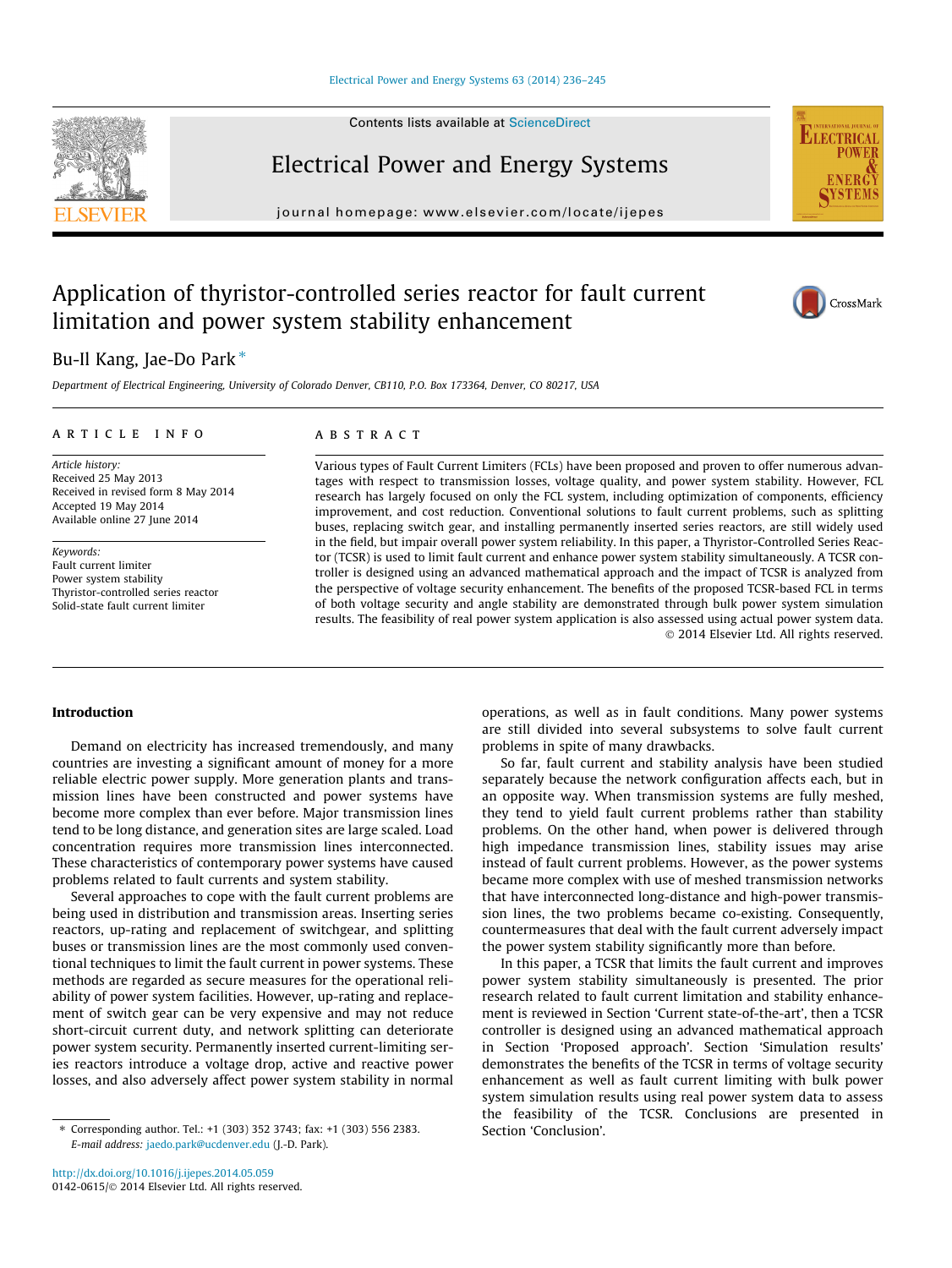#### Current state-of-the-art

Several types of Fault Current Limiters (FCLs) have been suggested as ways to solve power quality and stability problems caused by conventional permanently inserted current-limiting series reactors. The tuned series resonant FCL as shown in Fig. 1(a) was proposed to eliminate power losses and limit fault currents [\[1\]](#page--1-0). Under normal operating conditions, switch S is open to make the circuit almost transparent. When a fault occurs, the switch is closed, and the equivalent impedance becomes  $X^2/R$ , where X is the 60 Hz impedance of the reactive components. A series resonant FCL with a capacitor shunted by a Metal Oxide Varistor (MOV) is shown in Fig. 1(b) and suggested as a way to reduce voltage sags and limit fault currents [\[2\]](#page--1-0). The MOV remains inactive during normal operation, while it clamps the capacitor voltage and absorbs the energy during fault. However, the long cool-down time of the MOV and the possibility of Sub-Synchronous Resonance (SSR) [\[3\]](#page--1-0) have been the drawbacks to be resolved. The Dynamic Voltage Restorer (DVR) using an energy storage device [\[4,5\]](#page--1-0) and a Series Compensator (SC)  $[6,7]$  shown in Fig. 1(c) have been proposed to limit the fault current and improve the voltage quality of the power system. By adjusting voltage amplitude and the phase angle, they can control the real and reactive power between the series compensator and the power system. When there is a fault, the network is compensated by a lagging or leading voltage injected in quadrature to the load (fault) current, so that line voltage is restored and the fault current is confined to the load current.

Approaches using power-electronics-based FCLs have also been proposed for fault current limitation and power system stability enhancement. With the advances in power electronic devices and control technologies, Flexible AC Transmission Systems (FACTS) devices have been developed and are in operation for security enhancement of power systems  $[8,9]$ . The FCLs use solid-state devices, such as Insulated Gate Bipolar Transistor (IGBT), Silicon Controlled Rectifier (SCR), and Gate Turn-off Thyristor (GTO), which can be classified into: (1) Series-switch-type FCL, (2) Bridge-type FCL, and (3) Resonant FCL [\[10\].](#page--1-0) Although the configuration of Solid-State FCLs (SSFCLs) can be different according to their application purposes, the operational principles for SSFCLs are almost identical. Currents flow through a zero impedance path in normal operating conditions and are switched into the fault

current limiting reactor in any case of short-circuit faults. Different series-switch-type FCLs are described in [\[11\]](#page--1-0) and a Thyristor-Controlled Series Reactor (TCSR) was applied to reduce furnace arc flicker [\[12\]](#page--1-0). Bridge-type FCLs that use different types of switching device were also proposed  $[13,14]$ , and the influence of this type of FCL on power system transient stability was investigated [\[15\].](#page--1-0) Another application using FACTS-based Short-Circuit Current Limiter (SCCL) was suggested in [\[16,17\]](#page--1-0), where a Thyristor-Protected Series Compensator (TPSC) was combined with an external reactor to show benefits for fault current limitation and SSR mitigation. Transient stability was also evaluated for this type of series capacitor compensated FCL in [\[18\].](#page--1-0) Basic configurations for TCSR and SCCL are illustrated in [Fig. 2\(](#page--1-0)a) and (b), respectively.

#### Proposed approach

A TCSR-based FCL system is proposed in this paper. The proposed system limits fault current under a tolerable level using a fault current limiting reactor in series. At the same time, it improves the voltage level by controlling the equivalent reactance of the FCL. Instead of simple reactor switching, the thyristor in the proposed FCL system is actively controlled to respond to different fault characteristics, such as fault location, fault current, and bus voltage level. As a result, the optimal combination of fault current limitation and bus voltage drop compensation can be achieved. Furthermore, the voltage level improvement using the proposed FCL scheme can enhance the voltage and angle stability of power systems. So far, however, dynamic control of FCL reactance for simultaneous fault current limitation and power system stability enhancements has not been extensively investigated. Prior FCL research has mainly focused on the FCL system itself, including optimization of components, efficiency improvement, and cost reduction.

To analyze the behavior of the proposed TCSR-based system and design a controller, the state-space averaging technique, which is a small-signal method widely used for DC/DC converters, is used. Because this technique cannot be directly applied to an AC system because of the periodic time-varying characteristic, reference frame transformation theory [\[19,20\]](#page--1-0) is applied, so that the threephase AC variables can be treated as two-phase DC quantities in a synchronously rotating reference frame.



Fig. 1. Different types of FCLs: (a) FCL with tuned impedance, (b) FCL with a capacitor only shunted by MOV, and (c) FCL using a series compensator.